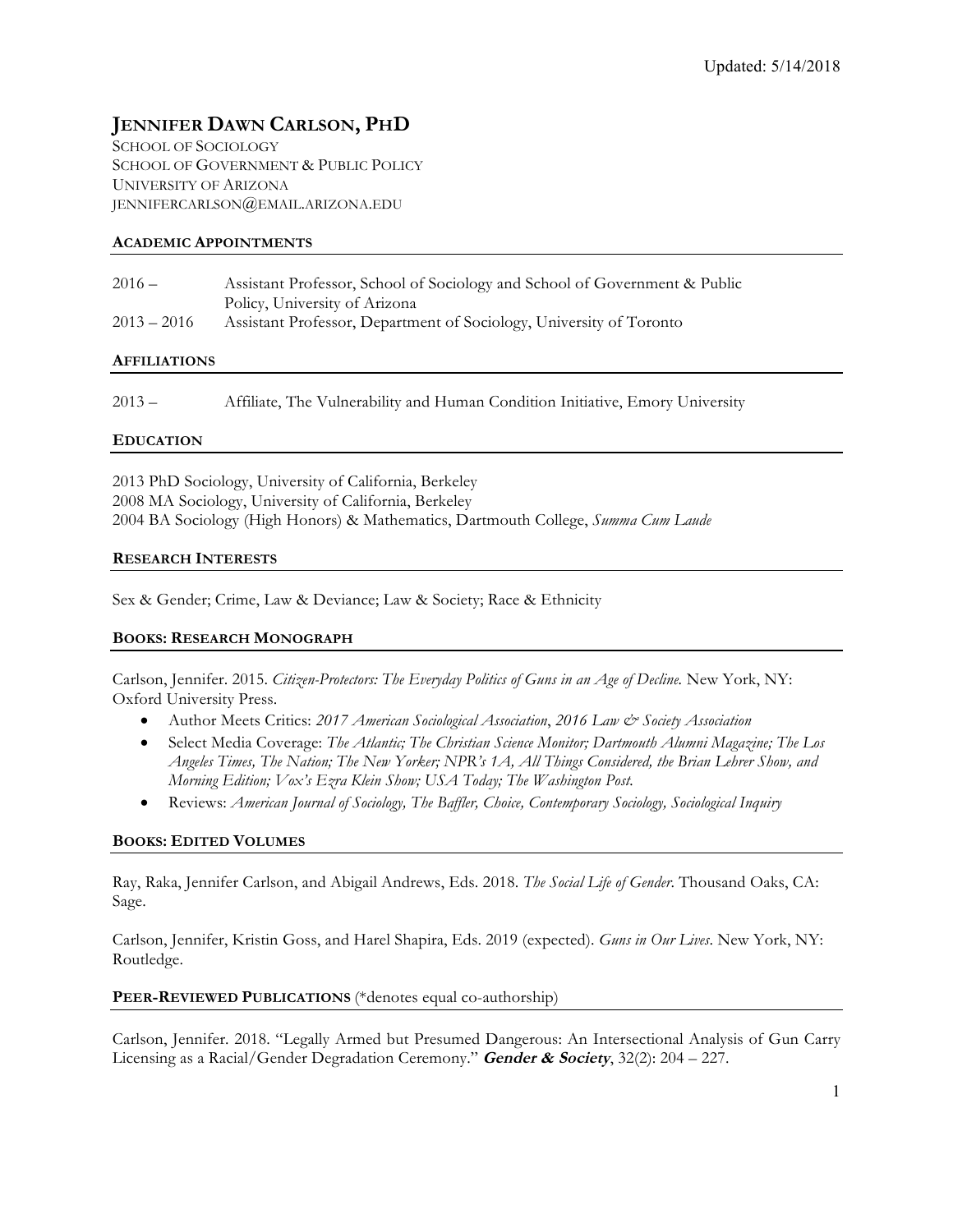Carlson, Jennifer. 2017. "The Hidden Arm of the Law: Administrative Justice and Penality in Gun Carry Licensing." **Law & Society Review**, 51(2): 346 – 378.

Carlson, Jennifer & Jessica Cobb\*. 2017. "From Play to Peril: A Historical Examination of Media Coverage of Accidental Shootings Among Children." **Social Science Quarterly**, 98(2): 397 – 412.

Carlson, Jennifer. 2016. "Moral Panic, Moral Breach: Bernhard Goetz, George Zimmerman & Racialized News Reporting in Contested Cases of Self-Defense." **Social Problems** 63(1): 1 – 20. [Lead Article]

• Winner, *Outstanding Article Award*, Society for the Study of Social Problems, Social Theory Division, 2017.

Carlson, Jennifer. 2016. "Troubling the Subject of Violence: The Pacifist Presumption, Martial Maternalism, and Armed Women in Contemporary Gun Culture." a special issue on *Perverse Politics*, Eds. Ann Orloff, Raka Ray, and Evern Savci, **Political Power and Social Theory**, 30(1): 81 – 107.

Carlson, Jennifer. 2015. "Mourning Mayberry: Guns, Masculinity and Socioeconomic Decline." **Gender & Society** 29(3): 386 – 409.

- Co-Winner, *Distinguished Contribution to Scholarship Article Award*, American Sociological Association, Section on Race, Gender & Class, 2016.
- Reprinted in Morris, Edward & Freeden Oeur. 2017. *Unmasking Masculinities: Men & Society*. Thousand Oaks, CA: Sage.

Carlson, Jennifer. 2015 "Carrying Guns, Contesting Gender." **Contexts** 14(1): 20 – 25. [Feature Article].

• Reprinted in O'Brien, Jodi & Arlene Stein. 2017. *Gender, Sexuality & Intimacy: A Contexts Reader*. Thousand Oaks, CA: Sage.

Carlson, Jennifer. 2014. "States, Subjects and Sovereign Power: Lessons from Global Gun Cultures." **Theoretical Criminology** 18(3): 335 – 353.

Carlson, Jennifer. 2014*.* "From Gun Politics to Self-Defense Politics: A Feminist Critique of the Gun Control/Gun Rights Debate." **Violence Against Women** 20(3): 369 – 377.

Carlson, Jennifer. 2014. "The Equalizer? Guns, Vulnerability Politics and the Misrecognition of Domestic Violence." **Feminist Criminology** 9(1): 59 – 83.

- Winner, *Feminist Criminology Best Article of the Year Award*, American Society of Criminology, Division on Women and Crime, 2015.
- Winner, *Sally Hacker Graduate Student Paper Award*, American Sociological Association, Sex and Gender Section, 2012.

Carlson, Jennifer. 2012. "'I Don't Dial 911!' American Gun Politics and the Problem of Policing." **British Journal of Criminology** 52(6): 1113 – 1132.

• Winner, *Best Graduate Student Paper Award*, American Society of Criminology, Division on Critical Criminology, 2012.

Carlson, Jennifer. 2011. "Subjects of Stalled Revolution: A Theoretical Consideration of Contemporary American Femininity." **Feminist Theory** 12(1): 75-91.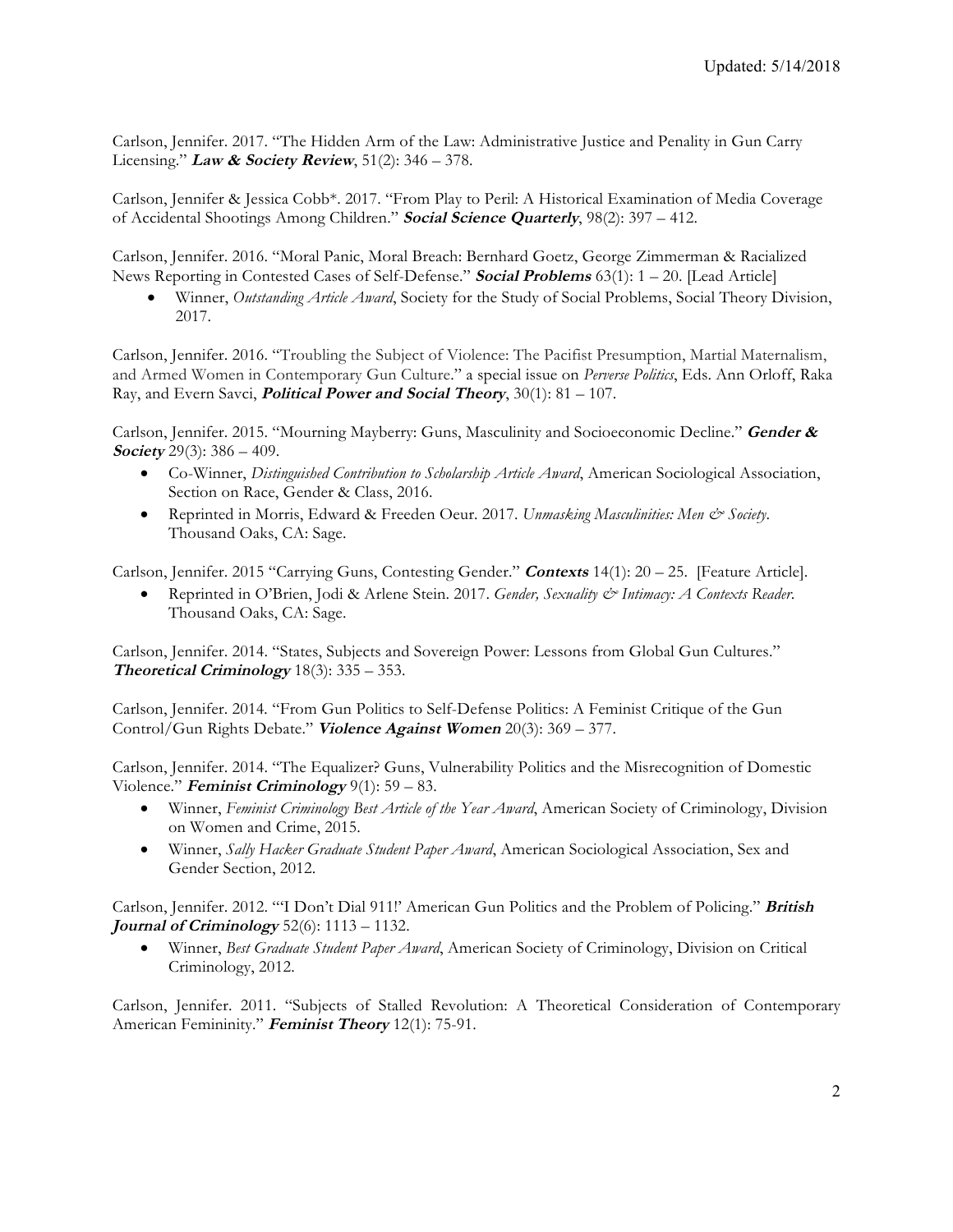Carlson, Jennifer. 2010. "The Female Signifiant in All-Women's Amateur Roller Derby." **Sociology of Sport**  *Journal* 27(4): 428 – 440.

- Honorable Mention, *Barbara Brown Outstanding Student Paper Award*, North American Society of Sports Sociologists, 2008.
- Reprinted in Misra, Joya, Marni Alyson Brown & Mahala Dyer Stewart. 2017. *Gendered Lives, Sexual Beings: A Feminist Anthology*. Thousand Oaks, CA: Sage.

## **MANUSCRIPTS IN DEVELOPMENT**

*Policing the Second Amendment: Gun Law Enforcement*  $\breve{c}$  *the Racial Politics of Legitimate Violence.* Book manuscript under advanced contract with Princeton University Press.

"The Failure and Successes of Gun Law" (tentative title). Invited article for the *Annual Review of Law and Social Science*, Volume 16.

"The Police Man's Burden: Race, Masculinity and the Social Construction of Gun Violence in US Policing." Under Review.

"Beyond the Weberian Presumption: Police Militarism, Police Populism and the Racial Politics of Legitimate Violence."

#### **BOOK CHAPTERS & REVIEW ESSAYS** (\*denotes equal co-authorship)

Carlson, Jennifer. Forthcoming 2018. "Gun Policy." Eds., Scott Decker & Kevin Wright. *Criminology & Public Policy*, Temple University Press.

Carlson, Jennifer. Forthcoming 2018. *Meth Wars: Police, Media, Power*, by Travis Linnemann. 2016. *American Journal of Sociology*.

Carlson, Jennifer. Forthcoming 2018. "'Merely' Regulation? How Gun Laws Matter for Public Law Enforcement." Ed., Austin Sarat. *The Social Life of Guns*. University of Massachusetts Press.

Carlson, Jennifer & Kristin Goss\*. 2017. "The Second Amendment Then and Now: A Gendered Analysis." *Law & Contemporary Problems* Special Issue on "The Second Generation of Second Amendment Law and Policy."

Carlson, Jennifer. 2014. "Policing the Second Amendment: How American Public Law Enforcement Shapes, and is Shaped by, Contemporary Gun Politics." In *Guns, Violence and the Public Sphere* (Ed. Ben Agger). New York, NY: Palgrave.

Carlson, Jennifer. 2014. *Punished: Policing the Lives of Black and Latino Boys* by Victor Rios. 2011. *Social Forces* 93 (1): e15.

Carlson, Jennifer. 2012. "Michigan: History of Crime, Police, and Punishment" & "Libertarianism" in *The Social History of Crime and Punishment in America*, eds. Wilber Miller and J. Geoffrey Golson. Thousand Oaks, CA: SAGE Publications.

Carlson, Jennifer and Raka Ray. 2011. "Feminist Theory." *Oxford Bibliographies Online: Sociology*. New York, NY: Oxford University Press.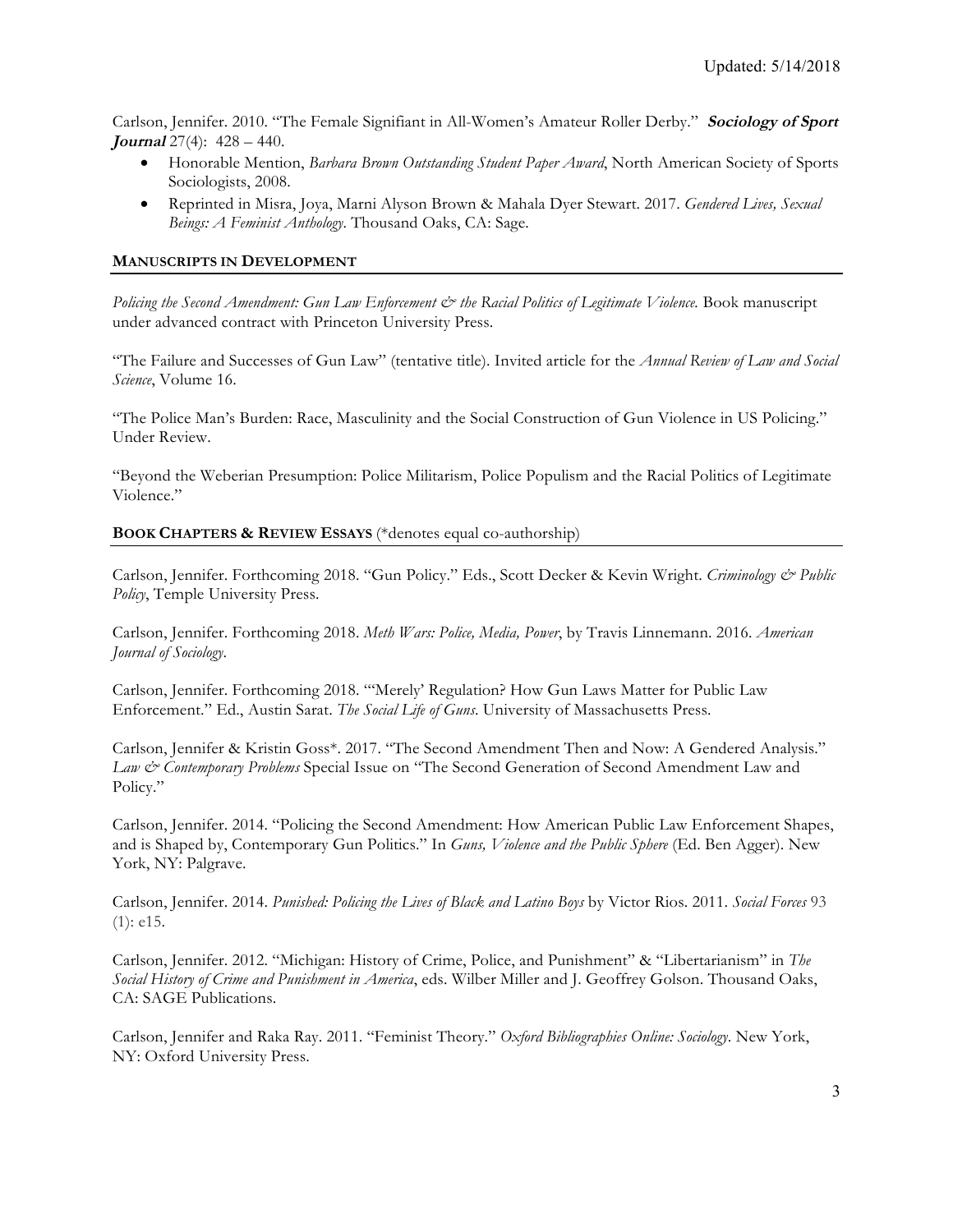Carlson, Jennifer. 2011. "A State of Violence? A Historical Look at Civilization, Criminalization and the Politics of Legitimate and Illegitimate Force in Michigan." Pp. 11-47 in *Law Against Liberty: The Criminalization of Dissent*, ed. Jeffrey Shantz. Lake Mary, FL: Vandeplas Press.

## **FELLOWSHIPS & GRANTS**

| 2017          | Social and Behavioral Sciences Research Institute Faculty Small Grant, University of Arizona<br>$(\$3,240)$                                                  |
|---------------|--------------------------------------------------------------------------------------------------------------------------------------------------------------|
| 2016          | Visiting Scholar in Residence, Department of Criminology, Law & Society, University of<br>California, Irvine (\$25,000)                                      |
| $2014 - 2016$ | Connaught New Researcher Award, University of Toronto (\$10,000)                                                                                             |
| $2013 - 2015$ | Department of Sociology Grant, University of Toronto (\$15,000)                                                                                              |
| 2014          | Early Career Workshop Invitation & Travel Award, Law & Society Association                                                                                   |
| $2012 - 2013$ | Berkeley Empirical Legal Studies Fellowship, UC Berkeley Center for the Study of Law and<br>Society, Berkeley Law School, University of California, Berkeley |
| $2012 - 2013$ | Leo Lowenthal Fellowship, Department of Sociology, University of California, Berkeley                                                                        |
| $2010 - 2011$ | Leo Lowenthal Fellowship, Department of Sociology, University of California, Berkeley                                                                        |
| $2009 - 2010$ | Dean's Normative Time Fellowship, University of California, Berkeley                                                                                         |
| 2009          | Graduate Division Conference Travel Grant, University of California,<br>Berkeley                                                                             |
| 2008          | Sociology Department Small Research Grant Award, University of California, Berkeley                                                                          |
| $2005 - 2008$ | National Science Foundation Graduate Fellowship, National Science<br>Foundation                                                                              |
| 2005          | Foreign Language and Area Studies Summer Fellowship in Russian, U.S. Department of<br>Education                                                              |
| $2004 - 2005$ | First-year Departmental Fellowship, Department of Sociology, University of California,<br>Berkeley                                                           |
| 2004          | Dean of Faculty Research Grant, Dartmouth College.                                                                                                           |

## **AWARDS & HONORS**

| 2017 | Outstanding Article Award, Society for the Study of Social Problems, Theory Division  |
|------|---------------------------------------------------------------------------------------|
| 2016 | Distinguished Contribution to Scholarship Article Award, American Sociological        |
|      | Association, Section on Race, Gender & Class                                          |
| 2015 | Feminist Criminology Best Article of the Year Award, American Society of Criminology, |
|      | Division on Women and Crime                                                           |
| 2012 | Sally Hacker Graduate Student Paper Award, Winner, American                           |
|      | Sociological Association, Sex and Gender Section                                      |
| 2012 | Best Graduate Student Paper Award, Winner, American Society of                        |
|      | Criminology, Division on Critical Criminology                                         |
| 2012 | SAGE/Pine Forge Teaching Innovations & Professional Development Award, American       |
|      | Sociological Association, Section on Teaching and Learning                            |
| 2009 | Outstanding Graduate Student Instructor, University of California, Berkeley           |
| 2008 | Barbara Brown Outstanding Student Paper Award, Honorable Mention, North American      |
|      | Society of Sports Sociologists                                                        |
| 2004 | Phi Beta Kappa Honor Society, Inducted                                                |
| 2004 | Truxal Cash Award in Sociology, Dartmouth College                                     |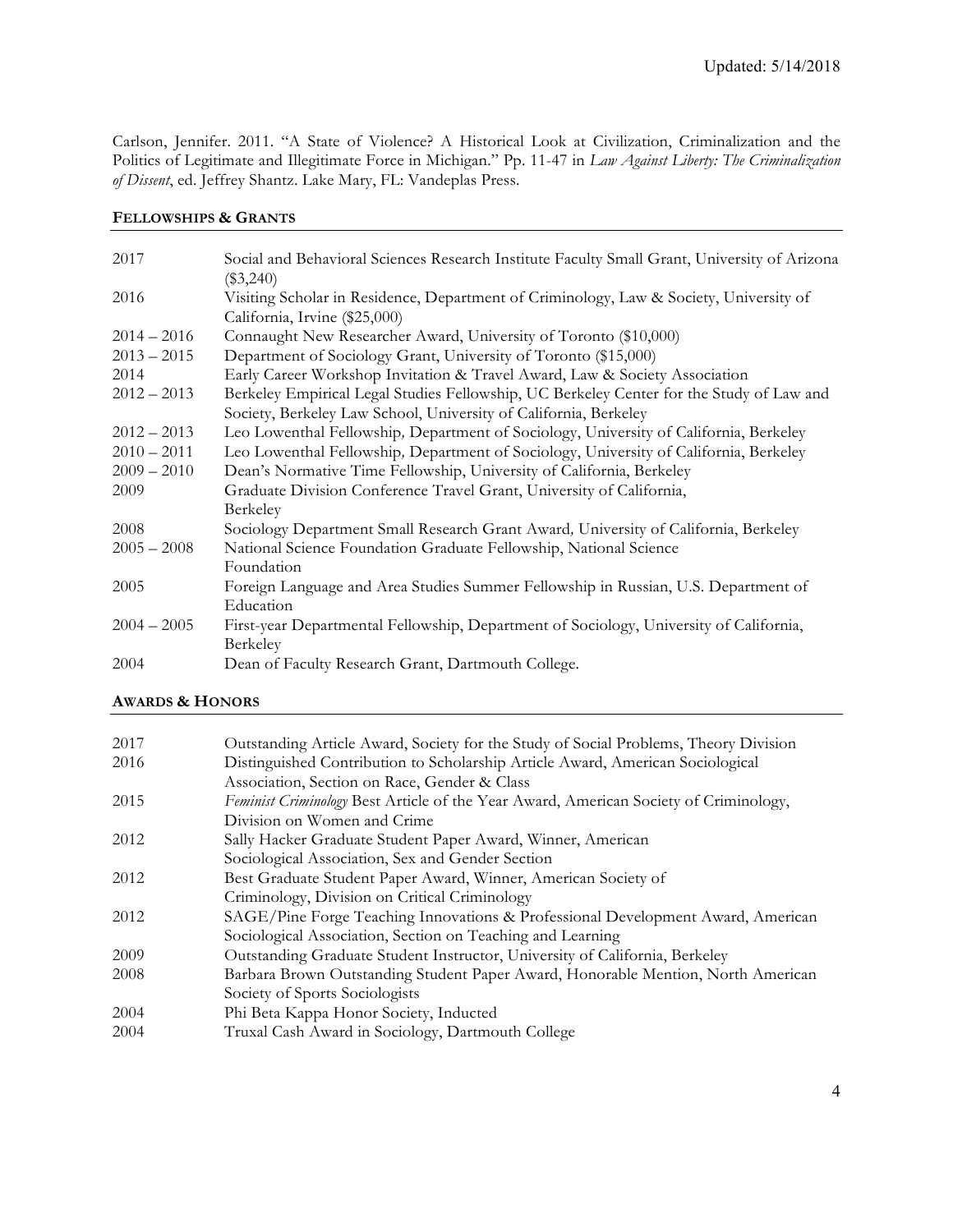## **INVITED LECTURES & PRESENTATIONS**

(2018). "Race, Gender & the Politics of Self Defense". Symposium on "Armed Self-Defense in Recent America: Intersectional Perspectives." University of Erfurt, Germany, November 29 – 30.

(2018). "The New Politics of Guns in America." University of Texas, San Antonio, Dean's Distinguished Lecture Series. September 27.

(2018). "The Moral Politics of Guns." Invited Presidential Panel on Guns & Religion. Association for the Society of Religion, Philadelphia, PA, August.

(2018). "When the Government Doesn't Come Knocking: Gun Law Enforcement & the Racial Politics of Legitimate Violence." Invited Panel on "Gun Violence in Trump's America". American Sociological Association Annual Meeting, Philadelphia, PA, August.

2018. "Race, Masculinity, and Police Populism."

- University of Rochester, March 29 30.
- Symposium on the Social Life of Guns, University of Rochester, March 29 30.
- Center for the Study of Gender & Sexuality, University of Chicago, February 20.
- Centre for Ethics, University of Toronto, February 5.

2017. "Why 2017 isn't 1967: Rethinking Policing and the New Politics of Legitimate Violence." Invited Roundtable on Policing and Police Studies Fifty Years after the President's Commission. American Society of Criminology Annual Meeting, Philadelphia, PA.

2017. "Policing Guns." Human Rights Center, University of California, Berkeley, March 15.

2016. "Guns in Law: Seminar Series." Department of Law, Jurisprudence & Social Thought, Amherst College, December 5.

2016. with Kristin Goss. "Gendering the Second Amendment." Second Amendment Symposium, Brennan Center, New York University, April 8.

2016. "God and Guns: A Conversation about Violence, Community, and Our Economies of Attention." The Center for Religion and Media, New York University, March 4.

2015 – 2016. "Policing the Second Amendment: Race, Gun Law Enforcement, and the Overpolicing/Underpolicing Paradox."

- Department of Political Science, University of Massachusetts, Amherst, December 6.
- Department of Sociology, University of California, Riverside, May 19.
- Department of Criminology, Law & Society, University of California, Irvine, April 5.
- School of Sociological & Anthropological Studies, University of Ottawa, January 14.
- School of Sociology, University of Arizona, December 10.

2015 – 2016. "Citizen-Protectors: Guns, Masculinity & the Moral Politics of Decline."

- Department of Sociology, Dartmouth College, February 16.
- Department of Sociology, University of California, Los Angeles, December 4.
- Department of Sociology, University of North Carolina, Chapel Hill, November 19.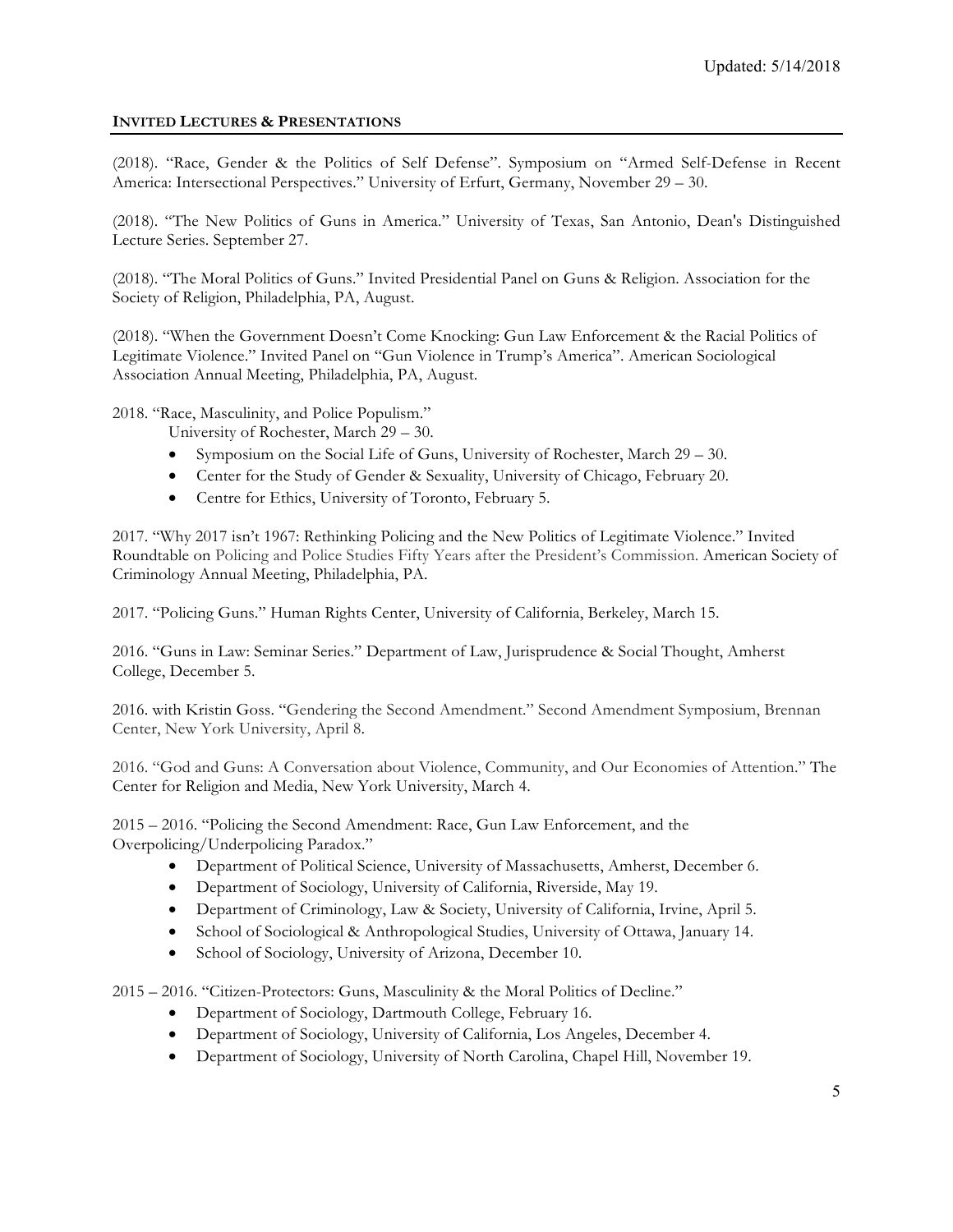- Department of Sociology, Virginia Tech, November 16.
- Department of Criminal Justice, Indiana University, November 12.
- School of Criminology & Criminal Justice, Arizona State University, November 4.
- Department of Sociology, Boston College, April 22.
- Department of Sociology, Harvard University, April 20.
- Department of Sociology, Michigan State University, April 10.
- Center for Right-Wing Studies, UC Berkeley, April 2.
- Department of Sociology, McGill University, March 20.

2015. "American Dilemmas: A Conversation with Jennifer Carlson and Erik Schneiderhan on Civic Engagement in the Contemporary US Context." Centre for the Study of the United States, University of Toronto. September 30.

2015. "Strange Bedfellows, Usual Suspects: How Race Shapes the Politics of Guns." Invited Panel. American Sociological Association Annual Meeting, Chicago, IL, August.

2015. "American Dreams, American Nightmares: The Everyday Politics of Guns in an Age of Decline." Ethnography Workshop, Department of Sociology, University of Texas, Austin, February 6 – 9.

2015. "On the Politics of Police Justifiable Homicide." Roundtable on US Criminal Policy, Centre for Criminology and Socio-legal Studies, University of Toronto, January 23.

2014. "The Right to Self-Defense, the Duty to Protect: Guns & Masculinity in an Age of Socio-economic Decline."

- Comparing Civil Gun Cultures: Do Emotions Make the Difference? Symposium. Max Planck Institute for Human Development. Berlin, Germany, August 26 – 28.
- Penal Boundaries Workshop, Centre for Criminology and Socio-legal Studies, University of Toronto. Toronto, ON, April 10 – 11.

2014. "Mourning Mayberry: The Everyday Politics of Guns in an Age of Decline."

- Taubman College, Detroit Urban School Series. University of Michigan, March 31.
- Department of Sociology, University of New Orleans, February 20.
- Department of Sociology, Wake Forest College, February 18.
- Centre for Criminology and Socio-Legal Studies, University of Toronto, February 12.

#### **CONFERENCE & WORKSHOP PRESENTATIONS**

2017. "Just Regulation? Examining Police Attitudes on Gun Rights and Gun Control." Panel on Police Views on Policing. American Society of Criminology Annual Meeting, Philadelphia, PA.

2017. with Michelle Phelps. "The Spectacular Politics of Peculiar Institutions: Black Visuality in the Cases of Sam Hose, Emmett Till & Michael Brown." Panel on Race & Policing. American Sociological Association, Montreal, QC.

2017. with Michelle Phelps. "The Spectacular Politics of Peculiar Institutions: Black Visuality in the Cases of Sam Hose, Emmett Till & Michael Brown." Law and Society Association Annual Meeting, Mexico City, MX.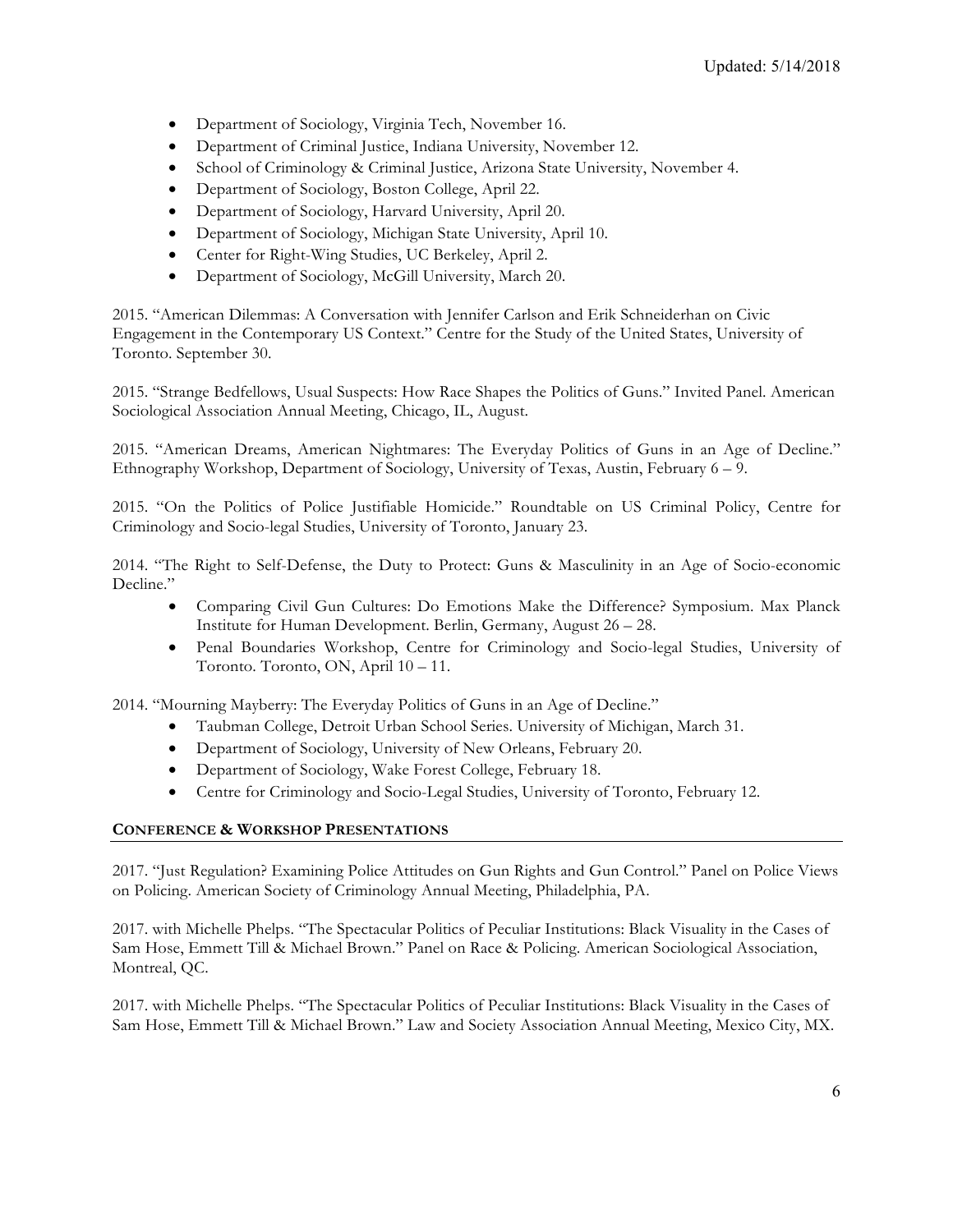2016. "Life Isn't Fair: Risk, Responsibility & Masculinity in Gun Law Enforcement." Panel on The Changing Nature of Masculinities. American Society of Criminology Annual Meeting, New Orleans, LA.

2016. "Legally Armed but Presumed Dangerous." Panel on Deviance & Social Control. American Sociological Association Annual Meeting, Seattle, WA.

2015. "Strange Bedfellows, Usual Suspects: How Race Shapes the Politics of Guns." Invited Panel. American Sociological Association Annual Meeting, Chicago, IL, August.

2015. "Mass Administrative Justice in an Age of Concealed Carry." Young Scholars Workshop in Public Policy and Administration Research, Mexico City, Mexico.

2015. "Citizenship, State Power, and Socio-legal Strategies of Control in an Age of Concealed Carry." Panel on Citizenship & Distrust of the State, Law and Society Association Annual Meeting, Seattle, WA.

2014. "Beyond Stand Your Ground: A Comparison of Justifiable Homicide in California and Michigan." Panel on Justifiable Homicide. American Society of Criminology Annual Meeting, San Francisco, CA.

2014. "Citizen-Vigilante? On Lethal Mistakes and Misuses of Guns." Violence Panel, American Sociological Association Annual Meeting, San Francisco, CA.

2014. "Citizen-Protectors: Guns, Masculinity and Citizenship in an Age of Decline." Junior Theorists Symposium. Berkeley, CA.

2014. "Jumping the Gun." Panel on Discriminatory Profiling, Law and Society Association Annual Meeting, Minneapolis, MN.

2014. "The Persistent Paradox of Race & Guns in America." Panel on the Sociology of the South, Southern Sociological Society Annual Meeting, Charlotte, NC.

2013. "Mourning Mayberry: Guns, Masculinity and Economic Decline." Panel on Perverse Politics, Social Science and History Association Annual Meeting, Chicago, IL.

2013. "Finding the Man Against the State: Hegemonic Masculinity & Men's Relevance Reasserted in Pro-Gun Politics." Masculinities Panel, American Sociological Association Annual Meeting, New York, NY.

2013. "Finding the Man Against the State: Conservative Politics, State Repudiation, and the Recuperation of Masculinity." Pacific Sociological Association's Annual Meeting, Reno, NV.

2012. "By Any Means Necessary? Neoliberalism, Policing, and the Politics of Guns in Detroit." American Anthropological Association's Annual Meeting*,* San Francisco.

2012. "Beyond the Privacy Paradigm, Toward a Pedagogy of Countersurveillance: The Case of Surveillance Infrastructure in American Institutions of Higher Education." Association for Integrative Studies Conference at Oakland University, Oakland, MI.

2012. "The Equalizer? Guns, Gender and the Politics of Vulnerability." Law & Society Panel, American Sociological Association Annual Meeting, Denver, CO.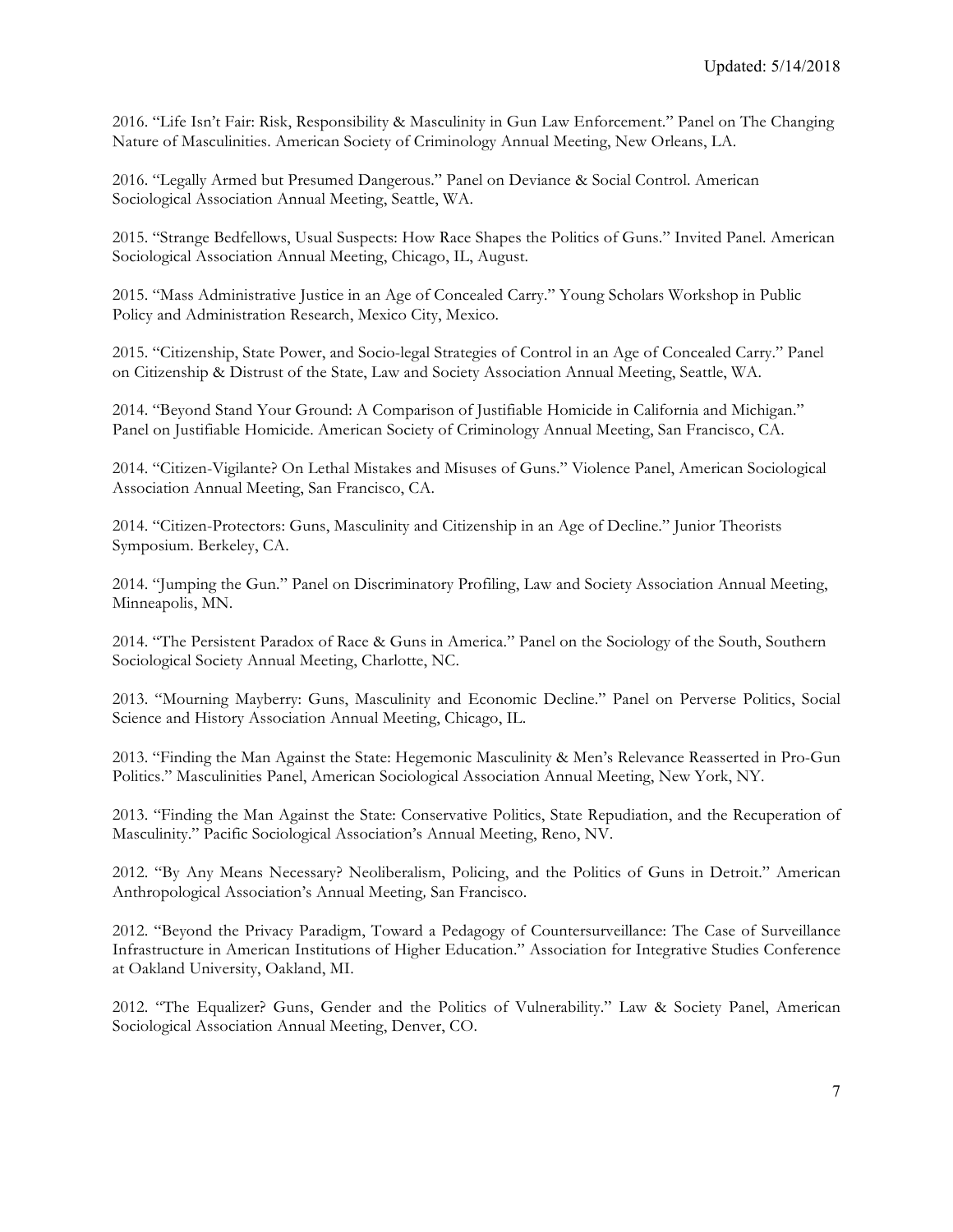2012. "Prerogative Practice, Productive Politics: How the NRA Cultivates Armed Americans." Law and Society Association Annual Meeting, Honolulu, HI.

2012. "Toward a Theory of Prerogative Politics: Neoliberals and Neoradicals under the War on Crime." Panel presentation at the 2012 Southern Sociological Society Annual Meeting in New Orleans, LA.

2011. "Law-abiding Citizens: Masculinity, Race and Guns under the War on Crime." First Inaugural Public Sociology Graduate Conference at George Mason University.

2011. "Disciplined Sovereignty: Understanding Dissent in the Michigan Gun Rights Movement." States of Emergency: A Conference in Honor of Peter Evans at University of California, Berkeley.

2011. "Acting like a State: Understanding Gun-Rights Dissent in Michigan's Open Carry Movement." Popular Culture Association/American Culture Association Annual Meeting in San Antonio, TX.

2011. "Men with Guns: Exploring Vulnerability and Masculinity." Masking and Manipulating Vulnerabilities Workshop at Emory University School of Law, Atlanta, GA.

2011. "Gun-Rights in a State of Distress" Pacific Sociological Association Annual Meeting, Seattle, WA.

2010. "From Housewife to Superhero: Theorizing Productive Creativity as Feminine Subject Formation" National Women's Studies Association Annual Conference, Denver, CO.

2010. "Subjects of Stalled Revolution: A Theoretical Consideration of Contemporary American Femininity" Midwest Society for Women in Philosophy Conference at University of Wisconsin, Madison.

2009. "Shoves and Kisses: Femininity & Athleticism in All-Female, Amateur Roller Derby" Thinking Gender Conference at University of California, Los Angeles.

2008. "Homoerotic Bonding in All-Female, Amateur Roller Derby" North American Society of Sports Sociologists Annual Conference, Denver, CO.

2004. "Executions and Outsiders" World Congress on the Death Penalty*.* Montreal, QC.

#### **TEACHING EXPERIENCE**

#### **Undergraduate Teaching**

| University of Arizona                                                              |
|------------------------------------------------------------------------------------|
| Guns in America (Fall 2016, Spring 2017, Fall 2017)                                |
| Policing & Society (Fall 2017)                                                     |
| University of Toronto, Mississauga                                                 |
| Sociology of Gun Violence (Fall 2014)                                              |
| Gendering Crime & Justice (Spring 2014, Spring 2015, Spring 2016)                  |
| Policing (Fall 2013, Spring 2014, Spring 2015, Spring 2016)                        |
| University of California, Berkeley                                                 |
| Sociology of Violence: State, Society and Self (Spring 2013)                       |
| A Sociology of US Conservatism: American Dreams, American Nightmares (Summer 2012) |
| Mills College                                                                      |
| Gender & Society (Fall 2012)                                                       |
|                                                                                    |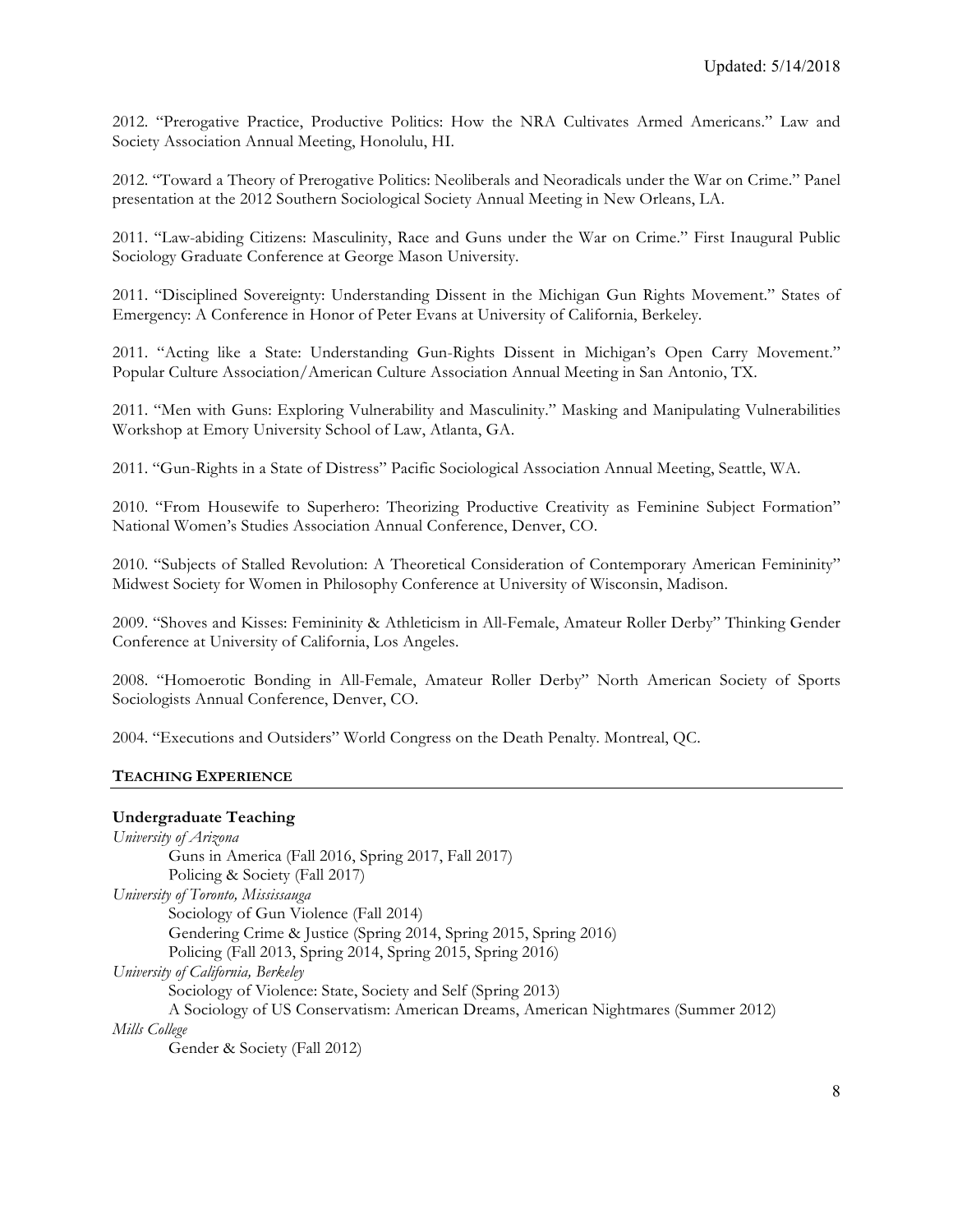## **Graduate Teaching**

*University of Arizona* Punishment & Society (Spring 2017) Sociology of Violence (Spring 2018) *University of Toronto* Gender & Violence (Fall 2014, Fall 2015) Race, Gender & American Histories of Criminal Justice (Summer 2015)

## **Graduate Supervision**

*University of Arizona*

Dissertation Committee Member: Eric Bjorkland, Michael Gibson-Light, Alex Kinney Master's Committee Member: Mariana Manriquez, Zhamilya Rizatayeva

#### **PROFESSIONAL ACTIVITIES**

#### **Editorial**

Editorial Board: *Gender & Society*, 2017 – 2020; *Contexts*, 2016 – 2018.

Book Reviewer: *Ashgate*; *Routledge; Oxford University Press.* 

Journal Reviewer: *American Journal of Sociology; American Political Science Review; American Sociological Review; Contexts; Crime, Media, Culture; Criminology; Critical Criminology; Ethnic & Racial Studies; Ethnography; Feminist Criminology; Gender & Society; International Review for the Sociology of Sport; Journal of Contemporary Ethnography; Journal of Research in Crime & Delinquency; Journal of School Violence; Law & Society Review*; *Mobilizations; Punishment & Society; Preventative Medicine; Qualitative Psychology; Sexualities; Social Currents; Social Forces; Social Problems; Social Semiotics; Sociological Forum; Sociology Compass; Theoretical Criminology; Violence Against Women*.

#### **Service to the Department**

*University of Arizona* Colloquium Coordinator (Fall 2018) Undergraduate Studies Committee (2016 – 2017) Comprehensive Exam Committee: Gender (2016 – 2017)

*University of Toronto* Comprehensive Exam Committee: Crime, Law & Society (2015 – 2016)

#### **Service to the Profession**

Invited Member. Distinguished Book Award Committee, Sex and Gender Section of the American Sociological Association. 2017 – 2018.

Organizer. "Impunity." Panel, 2017 Law and Society Meeting, Mexico City, MX.

Co-Chair. Student Paper Awards Committee, Division on Women & Crime, American Society of Criminology, 2015 – 2017.

Chair. Distinguished Student Paper Award Committee, Crime, Law & Deviance Section, American Sociological Association, 2015 – 2016.